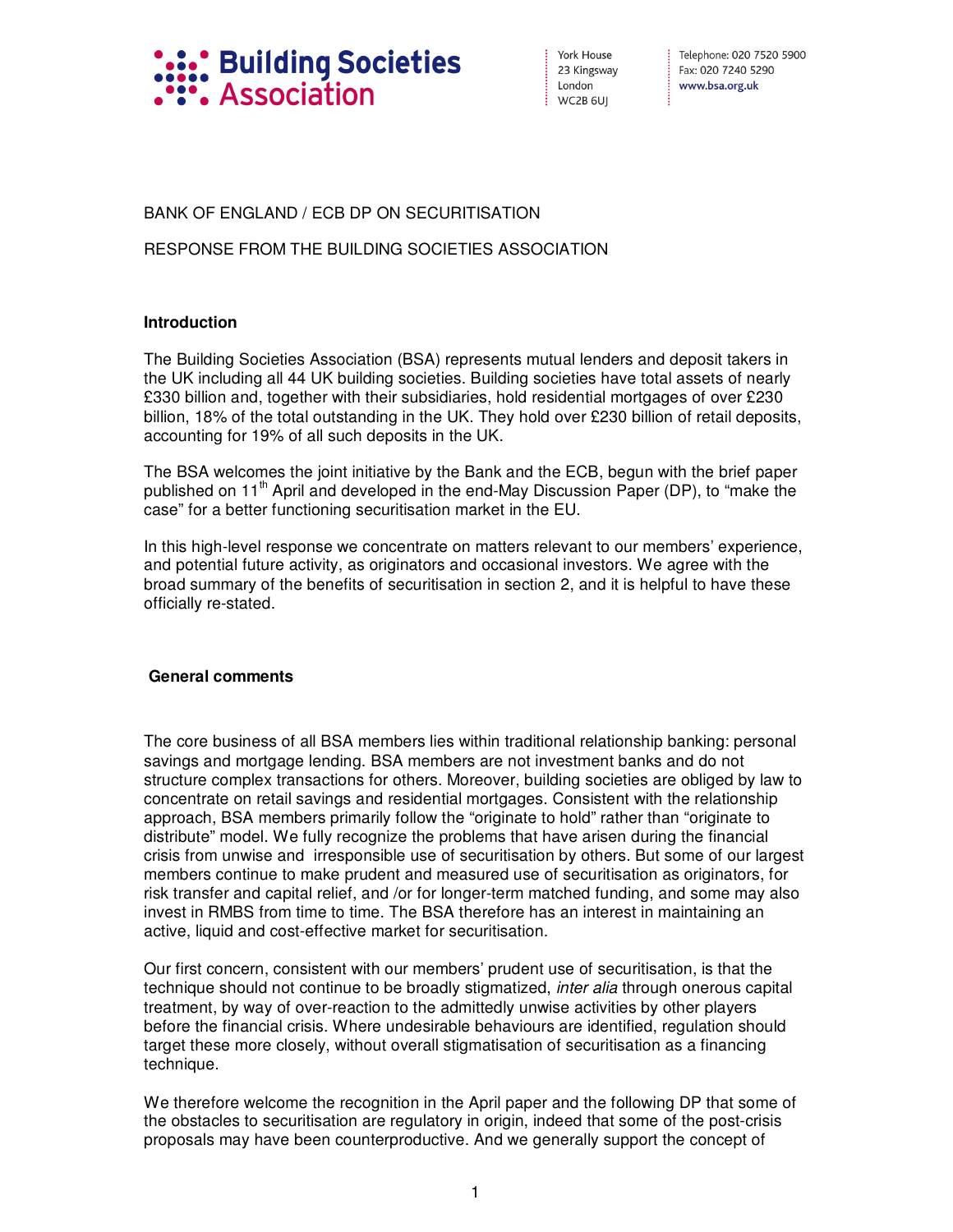"qualifying securitisations" for the labelling of those *transactions* that are simple, structurally robust and transparent. We agree – as proposed in the DP – that such labelling should in principle cover the whole transaction – all tranches – and not be limited to the most senior tranche only.

We note that the industry had already taken steps towards setting quality standards through the establishment of the Prime Collateralised Securities initiative and label in 2012. The PCS initiative and label, suitably developed and regulated, could perhaps form the basis for certifying "qualifying securitisations" – so avoiding duplication and confusion, and (it is hoped) minimising costs to the industry.

A particular concern for our medium-sized and smaller members is that the qualifying securitisation criteria should not discriminate against multi-originator pooled RMBS issues. Single-originator issues may not be economical for those societies, as each may have insufficient assets available to justify a solo issue bearing in mind the upfront costs and other fixed overheads. Discrimination against pooled issuance would be anti-competitive, favouring large incumbent firms.

## **Specific responses**

We broadly agree with the summary of the benefits of securitisation in section 2 of the DP. For BSA members, the principal benefits will be as a funding tool and in some cases also as a risk transfer mechanism bringing capital relief.

We agree that paragraphs 63 to 95 cover the key impediments from an issuer / originator perspective. The greatest impediments to those BSA members that have **not** so far used securitisation are probably asset availability (paragraph 85); and systems and credibility (paragraph 88). We also identify, as a composite impediment, the question of scale and the extra complexity of multi-originator RMBS mentioned above. Many medium-sized building societies generate sufficient suitable mortgage assets to contribute to a pooled RMBS involving, say, five originating societies which spreads the fixed costs over a sufficiently large total pool to make the transaction economic, where none of the participating societies could economically undertake a solo transaction as their available asset pool is too small.

The regulatory impediment operates both directly and indirectly. Some of the proposals in the Basel securitisation review were, as the DP politely admits, "unduly conservative", and will have had a direct effect in discouraging securitisation e.g. by making transactions uneconomic from the capital relief perspective. The indirect regulatory effects include the current uncertainty, pending finalisation and implementation in the EU of whatever results from the Basel review, and (more generally) the hostile and stigmatising rhetoric that has sometimes accompanied these regulatory proposals. We doubt, in the absence of more favourable regulatory treatment for qualifying securitisations, whether such labelling on its own will achieve the desired step change towards a better functioning securitisation market. The case for more favourable treatment is supported by the conclusions of the empirical study<sup>1</sup> by Perraudin / Risk Control Ltd, commissioned by the PCS.

Two lesser impediments fall under the heading of design of ancillary facilities, as mentioned in the DP at paragraphs 118- 123. First, the penal swap counterparty criteria introduced by the ratings agencies post-crisis, and the requirement for "volatility buffers" (effectively collateral add-ons). Second, the problem of SPV bank accounts, and whether these could be made insolvency remote – we think this would be (net) beneficial, though difficult to achieve without, for instance, some central bank involvement.

Turning to the high level principles, these appear broadly sensible. We have two specific comments relevant to our members' potential future issuance of RMBS. First, we query the

 <sup>1</sup> http://pcsmarket.org/wp-content/uploads/2014/06/empirical-study-of-high-quality-securitisation.pdf